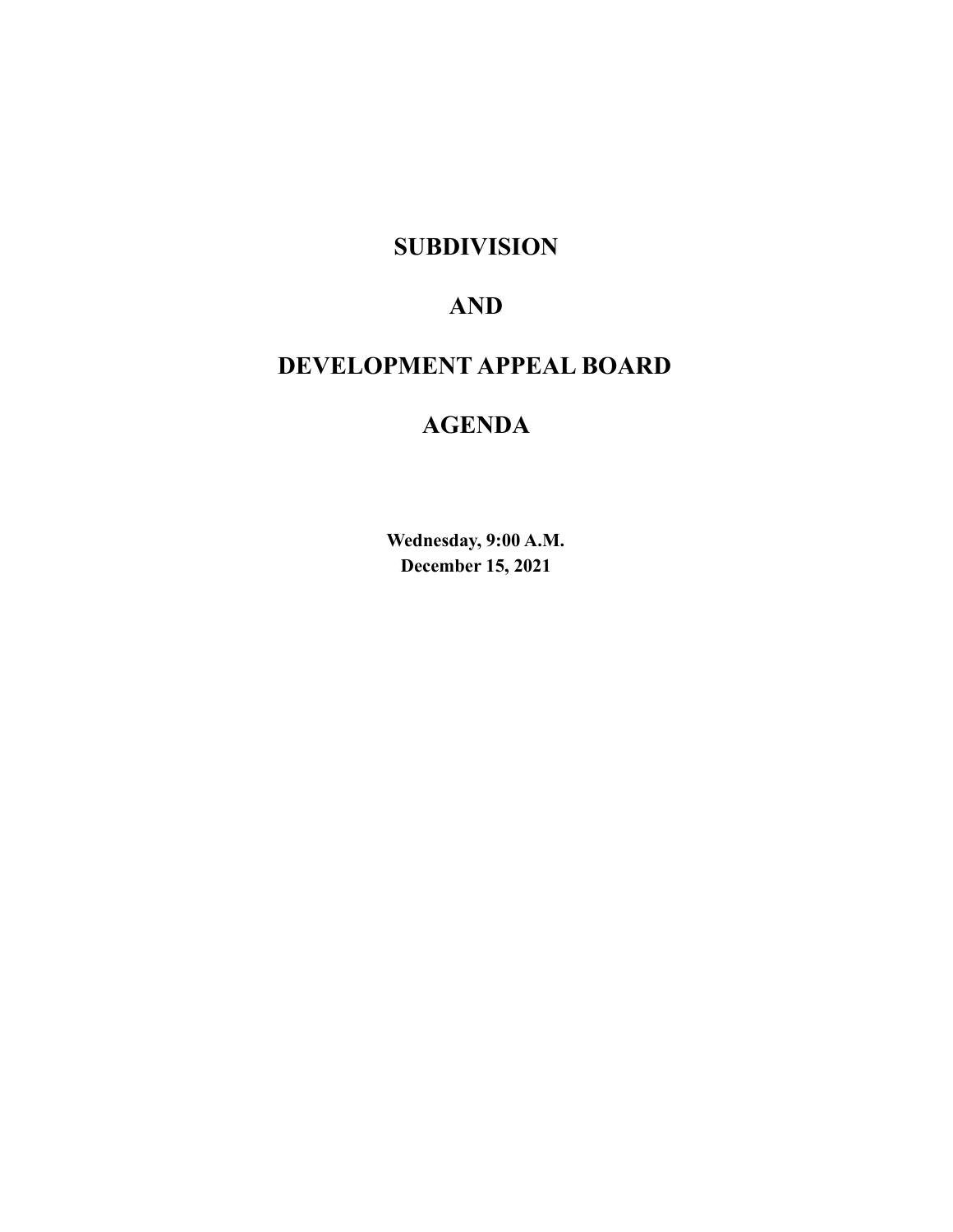|              | NOTE:                             |               | Unless otherwise stated, all references to "Section numbers" in this Agenda<br>refer to the authority under the Edmonton Zoning Bylaw 12800.       |
|--------------|-----------------------------------|---------------|----------------------------------------------------------------------------------------------------------------------------------------------------|
|              |                                   |               | Project No.: 408324190-002                                                                                                                         |
|              |                                   |               | 1245 - Peregrine Terrace NW                                                                                                                        |
|              |                                   |               | Erect a privacy screen on a rear uncovered deck $\omega$<br>2.57m in Height, and a privacy screen by the<br>walkout patio $\omega$ 2.44m in Height |
| $\mathbf{H}$ | <b>TO BE RAISED</b><br>10:30 A.M. | SDAB-D-21-199 |                                                                                                                                                    |
|              |                                   |               | 13008 - 82 Street NW<br>Project No.: 409463673-002                                                                                                 |
|              |                                   |               | Install (12) Widow (Fascia On-Premises) Signs<br>(HEALTH ELITE PHARMACY & CLINIC)                                                                  |
| $\mathbf{I}$ | <b>TO BE RAISED</b><br>9:00 A.M.  | SDAB-D-21-193 |                                                                                                                                                    |
|              |                                   |               |                                                                                                                                                    |

# **SUBDIVISION AND DEVELOPMENT APPEAL BOARD**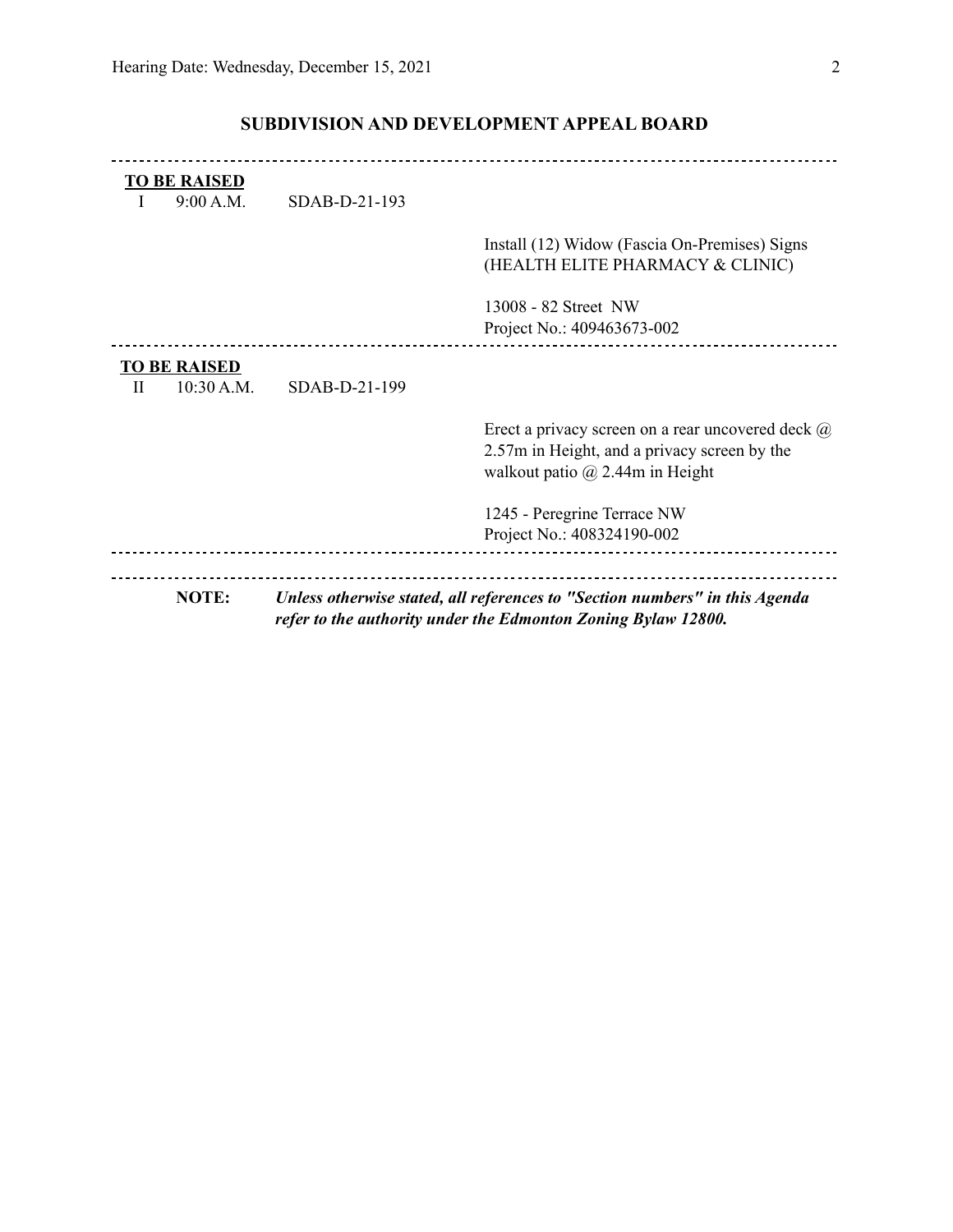## **TO BE RAISED**

| AN APPEAL FROM THE DECISION OF THE DEVELOPMENT OFFICER |                                                                                   |  |  |
|--------------------------------------------------------|-----------------------------------------------------------------------------------|--|--|
| <b>APPELLANT:</b>                                      |                                                                                   |  |  |
| <b>APPLICATION NO.:</b>                                | 409463673-002                                                                     |  |  |
| <b>APPLICATION TO:</b>                                 | Install (12) Widow (Fascia On-Premises) Signs (HEALTH<br>ELITE PHARMACY & CLINIC) |  |  |
| <b>DECISION OF THE</b>                                 |                                                                                   |  |  |
| DEVELOPMENT AUTHORITY:                                 | Refused                                                                           |  |  |
| <b>DECISION DATE:</b>                                  | November 1, 2021                                                                  |  |  |
| <b>DATE OF APPEAL:</b>                                 | November 5, 2021                                                                  |  |  |
| MUNICIPAL DESCRIPTION                                  |                                                                                   |  |  |
| OF SUBJECT PROPERTY:                                   | 13008 - 82 Street NW                                                              |  |  |
| <b>LEGAL DESCRIPTION:</b>                              | Plan 4651KS Blk 24 Lots 35-39                                                     |  |  |
| ZONE:                                                  | (CSC) Shopping Centre Zone                                                        |  |  |
| <b>OVERLAY:</b>                                        | Main Streets Overlay                                                              |  |  |
| <b>STATUTORY PLAN:</b>                                 | N/A                                                                               |  |  |
|                                                        |                                                                                   |  |  |

## *Grounds for Appeal*

The Appellant provided the following reasons for appealing the decision of the Development Authority:

Dear City of Edmonton Subdivision and Development Appeal Board,

We wish to appeal the decision to REFUSE the proposed window vinyl graphics for Health Elite Pharmacy & Clinic at 13008 82 St NW.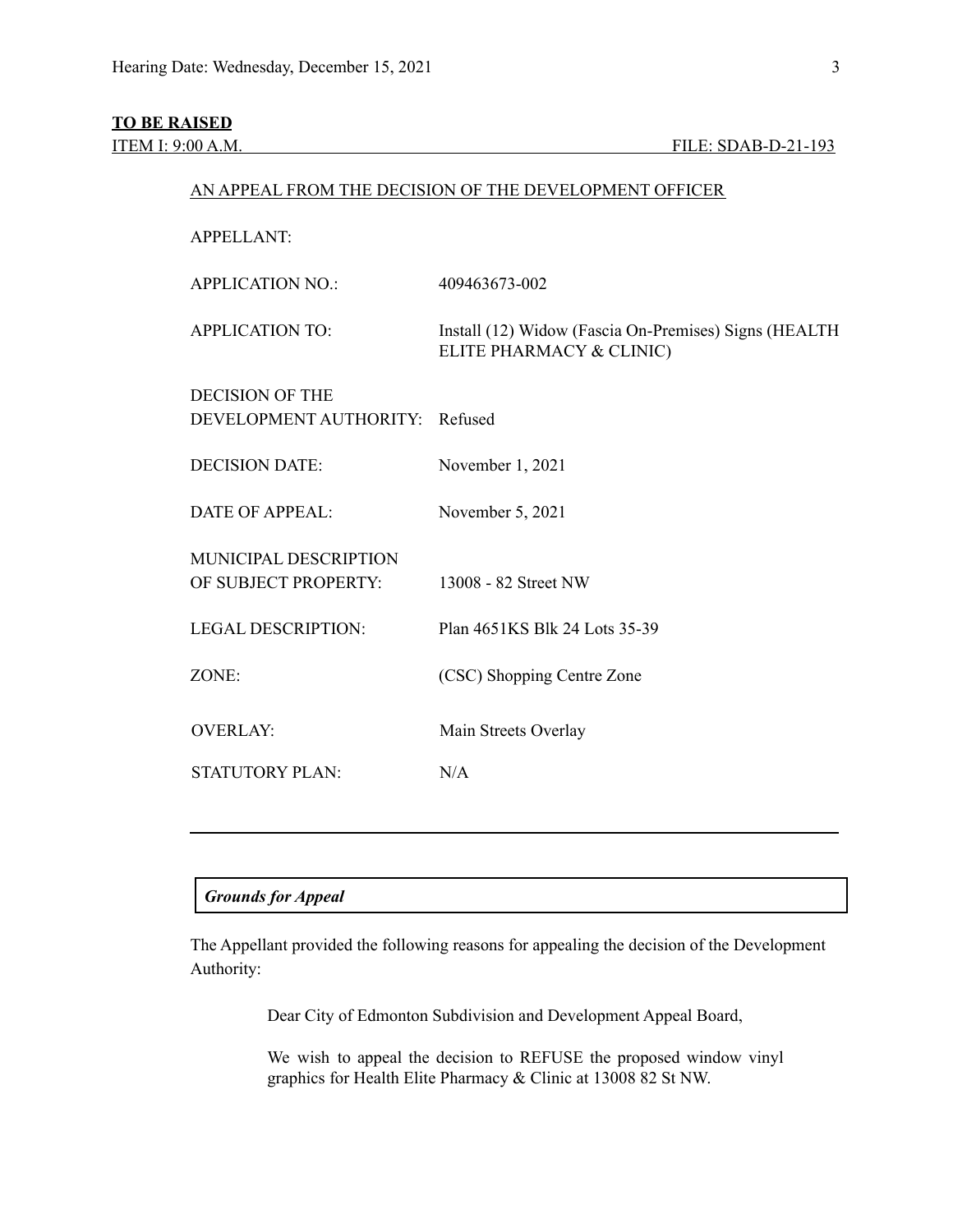The proposal includes two groups of windows in which vinyl "lifestyle" photos and minor copy (Strictly advertising some of the many services offered by Health Elite Pharmacy & Clinic).

The proposed window graphics intend to create a necessary privacy for patients and customers visiting the clinic and pharmacy at this multi-tenant site, while also listing some of the vital healthcare and pharmaceutical services offered on the premises.

The window graphics have been professionally designed to fit the aesthetic of the area and the building without detracting from look and feel of the surrounding area. (Allsports, another tenant on the same lot, currently displays 4 extra large wall-sign-type lifestyle photos just one tenant space away from the proposed window graphics, of a much smaller scale, for Health Elite Pharmacy & Clinic.

We hope that, for the reasons noted above, you will consider our appeal to allow the installation of window signage in excess of the 10% window coverage permitted within the bylaw, as well as any other regulations not noted which would impede the proposed graphics.

#### *General Matters*

**The Subdivision and Development Appeal Board made and passed the following motion on November 18, 2021:**

**"That the appeal be postponed to December 15 or 16, 2021 at the written request of the Appellant."**

#### **Appeal Information:**

The *Municipal Government Act*, RSA 2000, c M-26 states the following:

#### **Grounds for Appeal**

**685(1)** If a development authority

- (a) fails or refuses to issue a development permit to a person,
- (b) issues a development permit subject to conditions, or
- (c) issues an order under section 645,

the person applying for the permit or affected by the order under section 645 may appeal to the subdivision and development appeal board.

...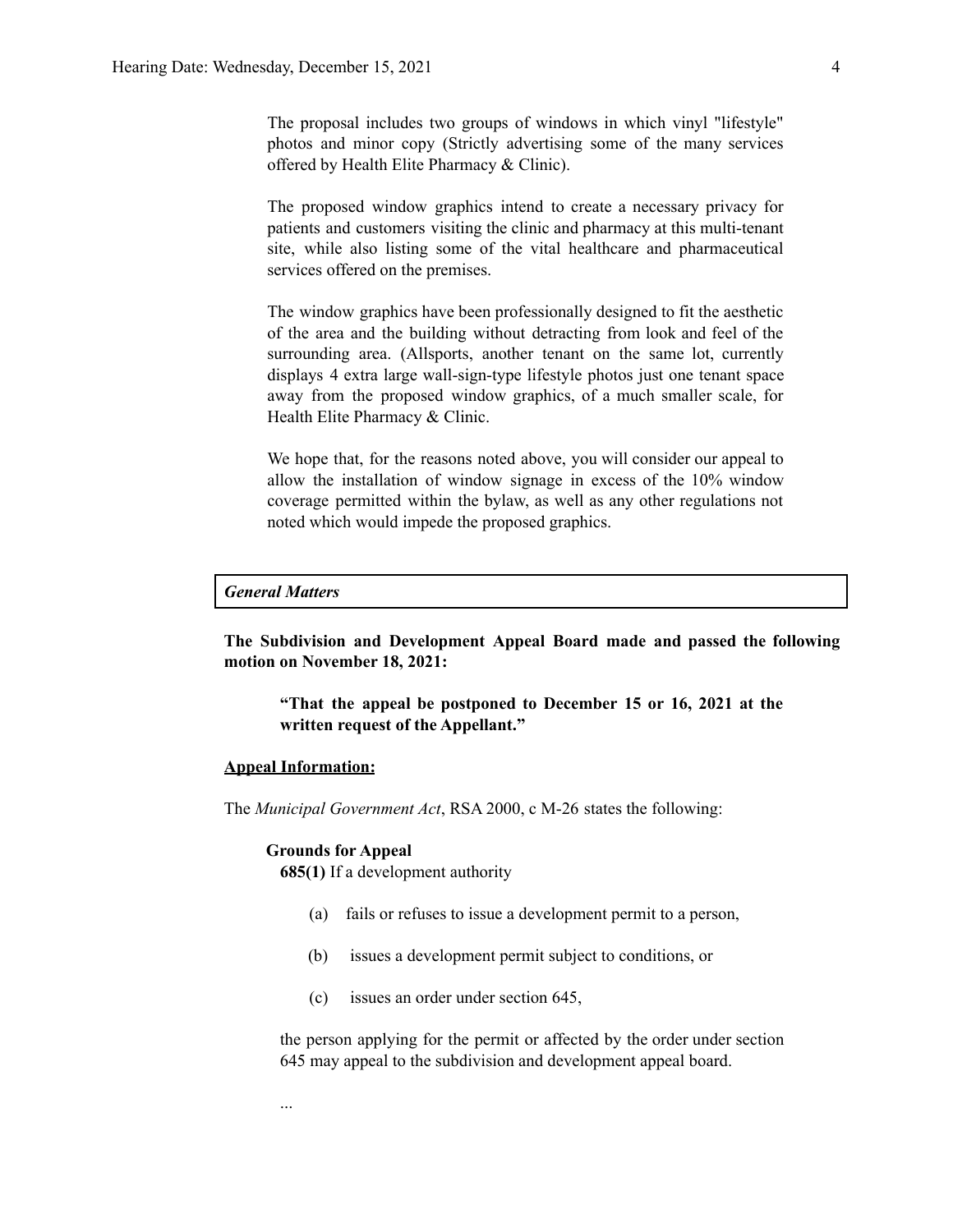**(2)** In addition to an applicant under subsection (1), any person affected by an order, decision or development permit made or issued by a development authority may appeal the decision in accordance with subsection  $(2.1)$ .

### **Appeals**

**686(1)** A development appeal to a subdivision and development appeal board is commenced by filing a notice of the appeal, containing reasons, with the board,

- (a) in the case of an appeal made by a person referred to in section 685(1)
	- (i) with respect to an application for a development permit,
		- (A) within 21 days after the date on which the written decision is given under section 642, or
		- (B) if no decision is made with respect to the application within the 40-day period, or within any extension of that period under section 684, within 21 days after the date the period or extension expires,

or

- (ii) with respect to an order under section 645, within 21 days after the date on which the order is made, or
- (b) in the case of an appeal made by a person referred to in section 685(2), within 21 days after the date on which the notice of the issuance of the permit was given in accordance with the land use bylaw.

#### **Hearing and Decision**

**687(3)** In determining an appeal, the board hearing the appeal referred to in subsection (1)

…

- (a.1) must comply with the land use policies;
- (a.2) subject to section 638, must comply with any applicable statutory plans;
- (a.3) subject to clause (a.4) and (d), must comply with any land use bylaw in effect;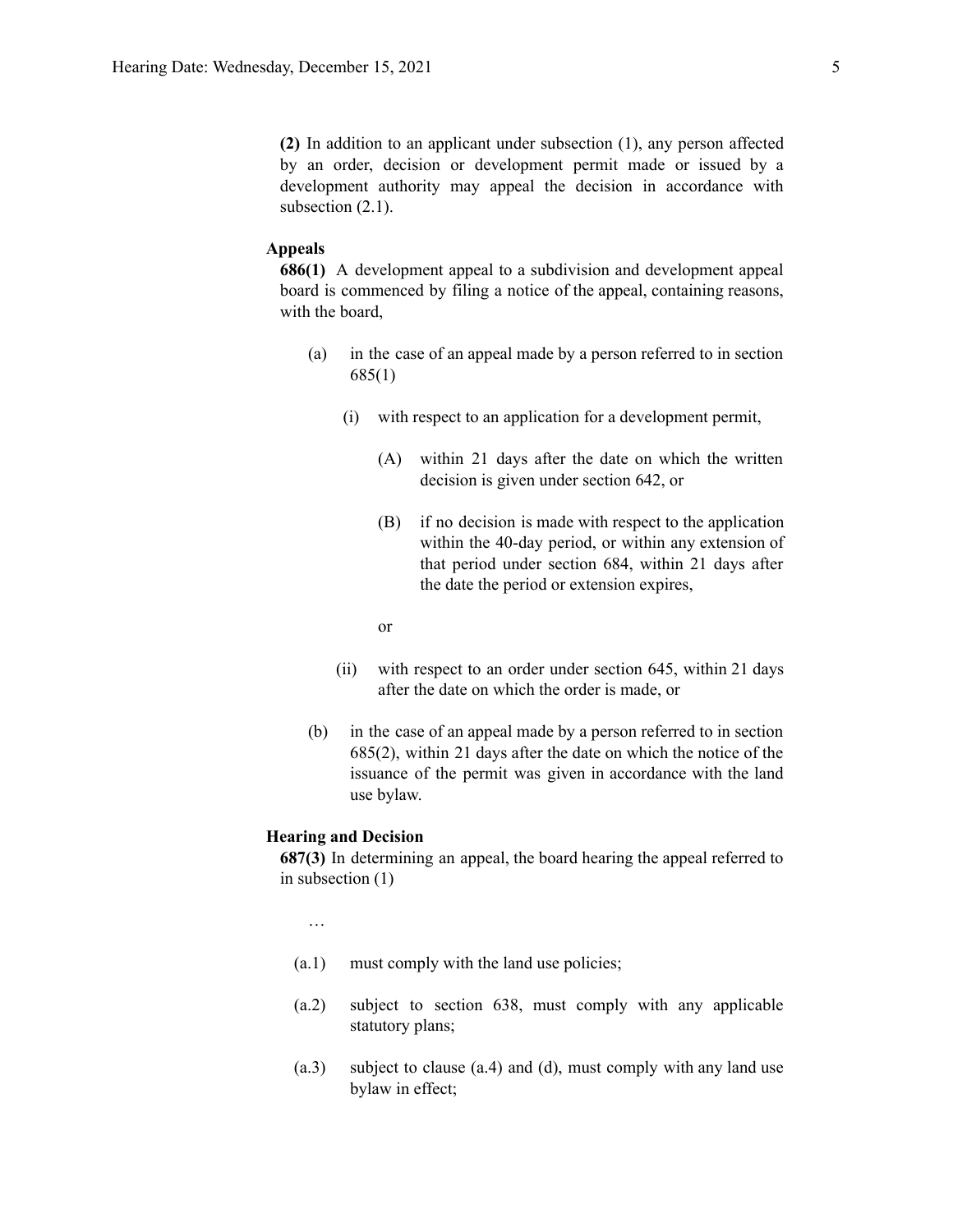- (a.4) must comply with the applicable requirements of the regulations under the *Gaming, Liquor and Cannabis Act* respecting the location of premises described in a cannabis licence and distances between those premises and other premises;
	- …
	- (c) may confirm, revoke or vary the order, decision or development permit or any condition attached to any of them or make or substitute an order, decision or permit of its own;
	- (d) may make an order or decision or issue or confirm the issue of a development permit even though the proposed development does not comply with the land use bylaw if, in its opinion,
		- (i) the proposed development would not
			- (A) unduly interfere with the amenities of the neighbourhood, or
			- (B) materially interfere with or affect the use, enjoyment or value of neighbouring parcels of land,

and

(ii) the proposed development conforms with the use prescribed for that land or building in the land use bylaw.

### **General Provisions from the** *Edmonton Zoning Bylaw:*

Under section 320.2(29), a **Fascia On-premises Signs** is a **Permitted Use** in the **(CSC) Shopping Centre Zone.**

Under section 7.9(2) **Fascia On-premises Signs** means "a Fascia Sign, which is a Permanent Sign, displays On-premises Advertising and contains no Digital Copy."

Under Section 6.2, **Fascia Signs** means:

a Sign that is painted on or attached to an exterior building wall, or any other permitted structure, on which a two dimensional representation may be placed. Fascia Signs do not extend more than 40 cm out from the building wall or structure. Fascia Signs include banners or any other two dimensional medium.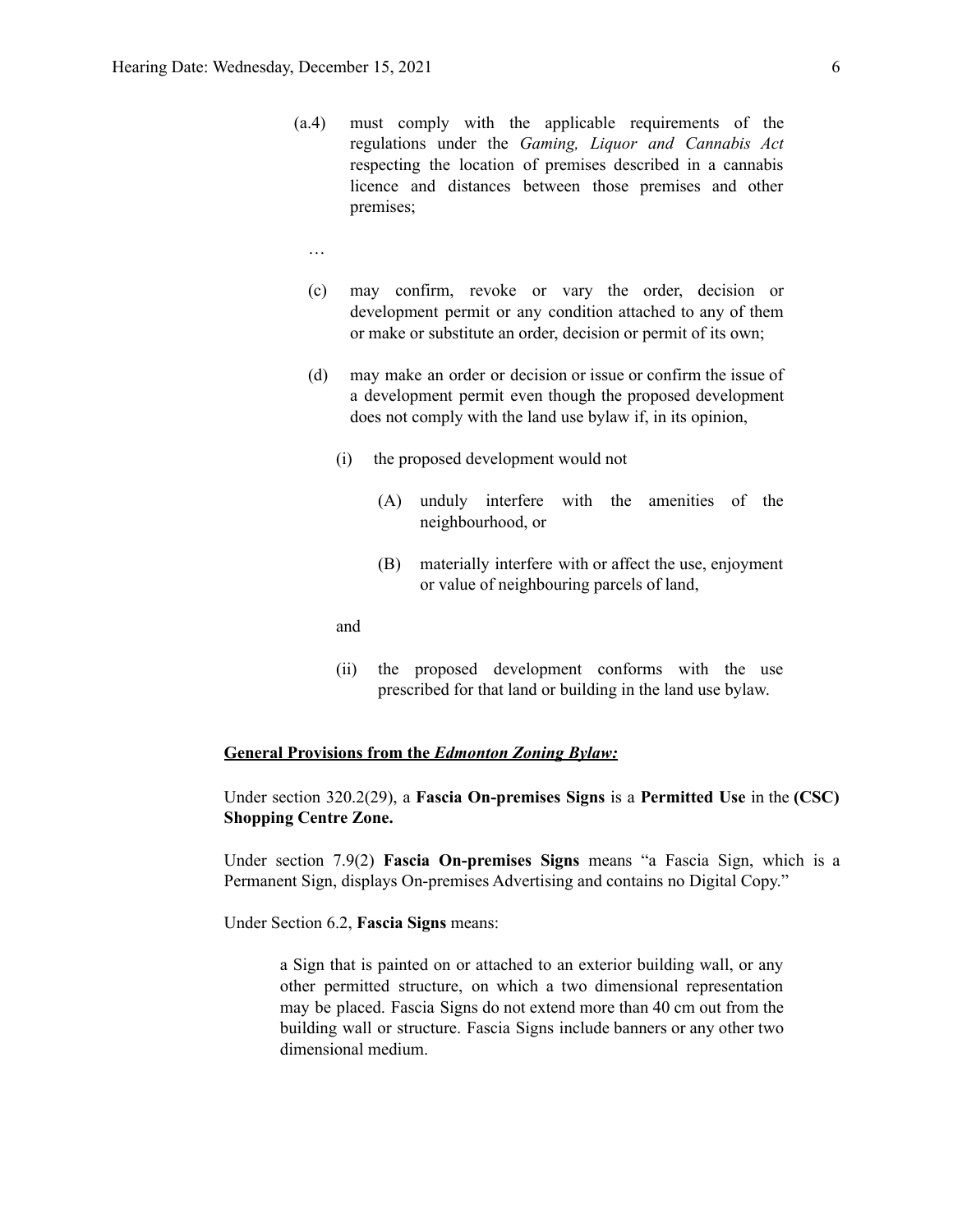

Section 819.5(2) states (in part) Signs shall complement the pedestrian-oriented commercial environment and shall be provided in accordance with Schedule 59E of this Bylaw.

Section 320.1 states that the **General Purpose** of the **(CSC) Shopping Centre Zone** is:

to provide for larger shopping centre developments intended to serve a community or regional trade area. Residential, office, entertainment and cultural uses may also be included within such shopping complexes.

Section 819.1 states that the **General Purpose** of the **Mains Street Overlay** is:

to encourage and strengthen the pedestrian-oriented character of Edmonton's main street commercial areas that are located in proximity to residential and transit-oriented areas, by providing visual interest, transparent storefront displays, and amenities for pedestrians.

## *Glazing*

Section 819.4(10) states "A maximum of 10% of the first Storey glazing may be covered by Signs. The remainder of the glazing shall remain free from obstruction."

#### **Development Officer's Determination**

**1. Section 819.4(10) - A maximum of 10% of the first Storey glazing may be covered by Signs. The remainder of the glazing shall remain free from obstruction.**

**Proposed: 100% Coverage Exceeds by: 90%**

**This Overlay is to encourage and strengthen the pedestrian-oriented character of Edmonton's main street commercial areas that are located in proximity to residential and transit-oriented areas, by providing visual interest, transparent storefront displays, and**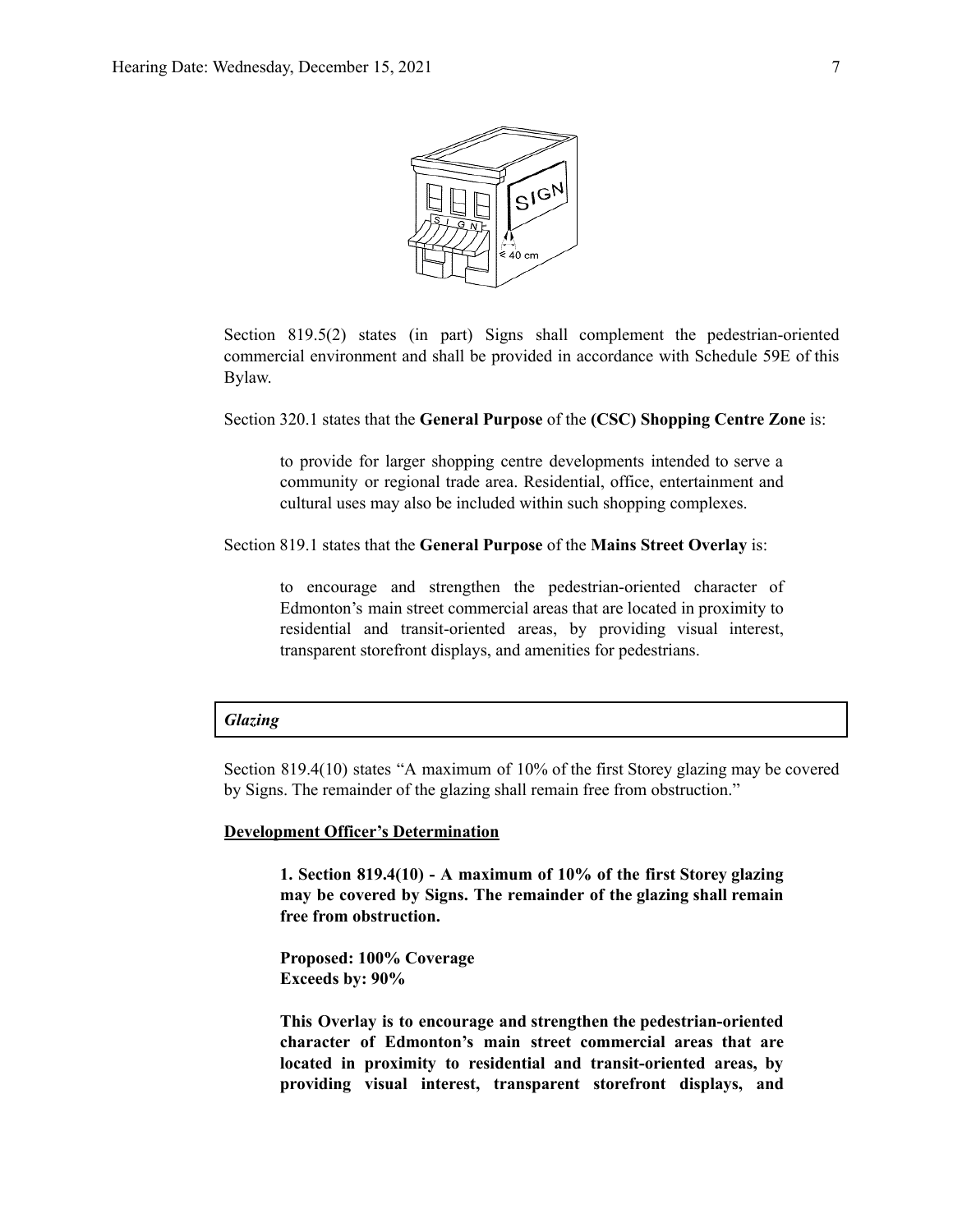[unedited]

# *Community Consultation*

Section 819.5(3) states "When the Development Officer determines that a Development Permit application does not comply with the regulations contained in this section of the Overlay the notification process outlined in subsection 819.4(15) shall apply."

Section 819.4(15) states When the Development Officer determines that a Development Permit application does not comply with the regulations contained in this Overlay:

- a. the Development Officer shall send notice to the municipal address and assessed owners of land wholly or partly located within a distance of 60.0 m of the Site of the proposed development, and the President of each affected Community League and each Business Improvement Area Association operating within the distance described above to outline any requested variances to the Overlay and solicit comments directly related to the proposed variance;
- b. the Development Officer shall not render a decision on the Development Permit application until 21 days after notice has been mailed, unless the Development Officer receives feedback from all specified recipients; and
- c. the Development Officer shall consider any comments directly related to the proposed variance when determining whether to approve the Development Permit application in accordance with Section 11.3.

# Notice to Applicant/Appellant

 $\mathcal{L}_\text{max} = \frac{1}{2} \sum_{i=1}^n \mathcal{L}_\text{max} = \frac{1}{2} \sum_{i=1}^n \mathcal{L}_\text{max} = \frac{1}{2} \sum_{i=1}^n \mathcal{L}_\text{max} = \frac{1}{2} \sum_{i=1}^n \mathcal{L}_\text{max} = \frac{1}{2} \sum_{i=1}^n \mathcal{L}_\text{max} = \frac{1}{2} \sum_{i=1}^n \mathcal{L}_\text{max} = \frac{1}{2} \sum_{i=1}^n \mathcal{L}_\text{max} = \frac{1}{2} \sum_{i=$ 

Provincial legislation requires that the Subdivision and Development Appeal Board issue its official decision in writing within fifteen days of the conclusion of the hearing.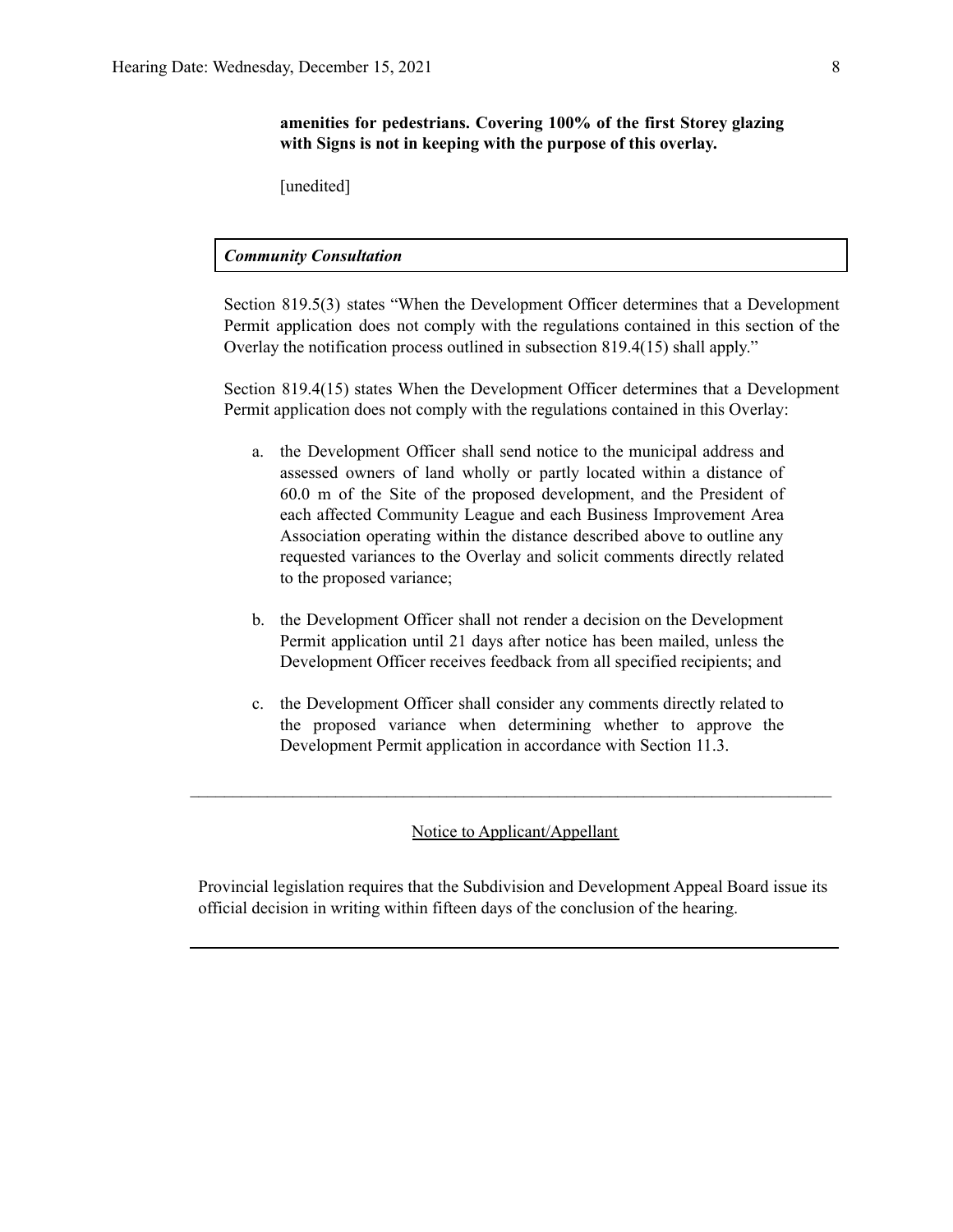| <b>Edmonton</b>                                                                                                                                                                                                                                      | <b>Application for</b> |                                                                       | Project Number: 409463673-002<br>Application Date:<br>SEP 24, 2021<br>Printed:<br>November 5, 2021 at 2:51 PM<br>Page:<br>1 <sub>of</sub> 2                                                                                                                              |  |
|------------------------------------------------------------------------------------------------------------------------------------------------------------------------------------------------------------------------------------------------------|------------------------|-----------------------------------------------------------------------|--------------------------------------------------------------------------------------------------------------------------------------------------------------------------------------------------------------------------------------------------------------------------|--|
|                                                                                                                                                                                                                                                      | <b>Sign Permit</b>     |                                                                       |                                                                                                                                                                                                                                                                          |  |
| This document is a Development Permit Decision for the development application described below.                                                                                                                                                      |                        |                                                                       |                                                                                                                                                                                                                                                                          |  |
| <b>Applicant</b>                                                                                                                                                                                                                                     |                        |                                                                       | Property Address(es) and Legal Description(s)                                                                                                                                                                                                                            |  |
| 13008 - 82 STREET NW                                                                                                                                                                                                                                 |                        |                                                                       |                                                                                                                                                                                                                                                                          |  |
|                                                                                                                                                                                                                                                      |                        | Plan 4651KS Blk 24 Lots 35-39<br>Location(s) of Work                  |                                                                                                                                                                                                                                                                          |  |
|                                                                                                                                                                                                                                                      |                        |                                                                       |                                                                                                                                                                                                                                                                          |  |
|                                                                                                                                                                                                                                                      | Suite:                 | 13008 - 82 STREET NW                                                  |                                                                                                                                                                                                                                                                          |  |
|                                                                                                                                                                                                                                                      |                        | Entryway: 13008 - 82 STREET NW                                        |                                                                                                                                                                                                                                                                          |  |
|                                                                                                                                                                                                                                                      |                        | Building: 13008 - 82 STREET NW                                        |                                                                                                                                                                                                                                                                          |  |
| <b>Scope of Application</b>                                                                                                                                                                                                                          |                        |                                                                       |                                                                                                                                                                                                                                                                          |  |
| To install (12) Widow (Fascia On-Premises) Signs (HEALTH ELITE PHARMACY & CLINIC)                                                                                                                                                                    |                        |                                                                       |                                                                                                                                                                                                                                                                          |  |
| <b>Permit Details</b>                                                                                                                                                                                                                                |                        |                                                                       |                                                                                                                                                                                                                                                                          |  |
|                                                                                                                                                                                                                                                      |                        |                                                                       |                                                                                                                                                                                                                                                                          |  |
| ASA Sticker No./Name of Engineer:                                                                                                                                                                                                                    |                        | <b>Class of Permit</b>                                                |                                                                                                                                                                                                                                                                          |  |
| Construction Value: 1500                                                                                                                                                                                                                             | Expiry Date:           |                                                                       |                                                                                                                                                                                                                                                                          |  |
| Fascia Off-premises Sign: 0                                                                                                                                                                                                                          |                        |                                                                       |                                                                                                                                                                                                                                                                          |  |
| Fascia On-premises Sign: 12                                                                                                                                                                                                                          |                        | Freestanding Off-premises Sign: 0<br>Freestanding On-premises Sign: 0 |                                                                                                                                                                                                                                                                          |  |
| Roof Off-premises Sign: 0                                                                                                                                                                                                                            |                        | Projecting Off-premises Sign: 0                                       |                                                                                                                                                                                                                                                                          |  |
| Roof On-premises Sign: 0                                                                                                                                                                                                                             |                        | Projecting On-premises Sign: 0                                        |                                                                                                                                                                                                                                                                          |  |
| Minor Digital On-premises Sign: 0                                                                                                                                                                                                                    |                        | Replacement Panel on Existing Sign: 0                                 |                                                                                                                                                                                                                                                                          |  |
| Minor Digital Off-premises Sign: 0                                                                                                                                                                                                                   |                        | Comprehensive Sign Design: 0                                          |                                                                                                                                                                                                                                                                          |  |
| Minor Digital On/Off-premises Sign: 0                                                                                                                                                                                                                |                        | Major Digital Sign: 0                                                 |                                                                                                                                                                                                                                                                          |  |
| <b>Development Application Decision</b><br>Refused<br>Issue Date: Nov 01, 2021 Development Authority: MERCIER, KELSEY                                                                                                                                |                        |                                                                       |                                                                                                                                                                                                                                                                          |  |
| <b>Reason for Refusal</b><br>remain free from obstruction.                                                                                                                                                                                           |                        |                                                                       | 1. Section 819.4(10) - A maximum of 10% of the first Storey glazing may be covered by Signs. The remainder of the glazing shall                                                                                                                                          |  |
| Proposed: 100% Coverage<br>Exceeds by: 90%                                                                                                                                                                                                           |                        |                                                                       |                                                                                                                                                                                                                                                                          |  |
| located in proximity to residential and transit-oriented areas, by providing visual interest, transparent storefront displays, and                                                                                                                   |                        |                                                                       | This Overlay is to encourage and strengthen the pedestrian-oriented character of Edmonton's main street commercial areas that are<br>amenities for pedestrians. Covering 100% of the first Storey glazing with Signs is not in keeping with the purpose of this overlay. |  |
| <b>Rights of Appeal</b>                                                                                                                                                                                                                              |                        |                                                                       |                                                                                                                                                                                                                                                                          |  |
| THE Applicant has THE RIGHT OF appeal TO THE Subdivision AND Development Appeal Board (SDAB) WITHIN 21 days<br>AFTER THE date ON which THE decision IS made AS outlined IN Chapter M-26.<br>SECTION 683 THROUGH 689 OF THE Municipal Government Act. |                        |                                                                       |                                                                                                                                                                                                                                                                          |  |
| Fees                                                                                                                                                                                                                                                 |                        |                                                                       |                                                                                                                                                                                                                                                                          |  |
| <b>Fee Amount</b>                                                                                                                                                                                                                                    | <b>Amount Paid</b>     | $Receipt \#$                                                          | <b>Date Paid</b>                                                                                                                                                                                                                                                         |  |
| THIS IS NOT A PERMIT                                                                                                                                                                                                                                 |                        |                                                                       |                                                                                                                                                                                                                                                                          |  |
|                                                                                                                                                                                                                                                      |                        |                                                                       |                                                                                                                                                                                                                                                                          |  |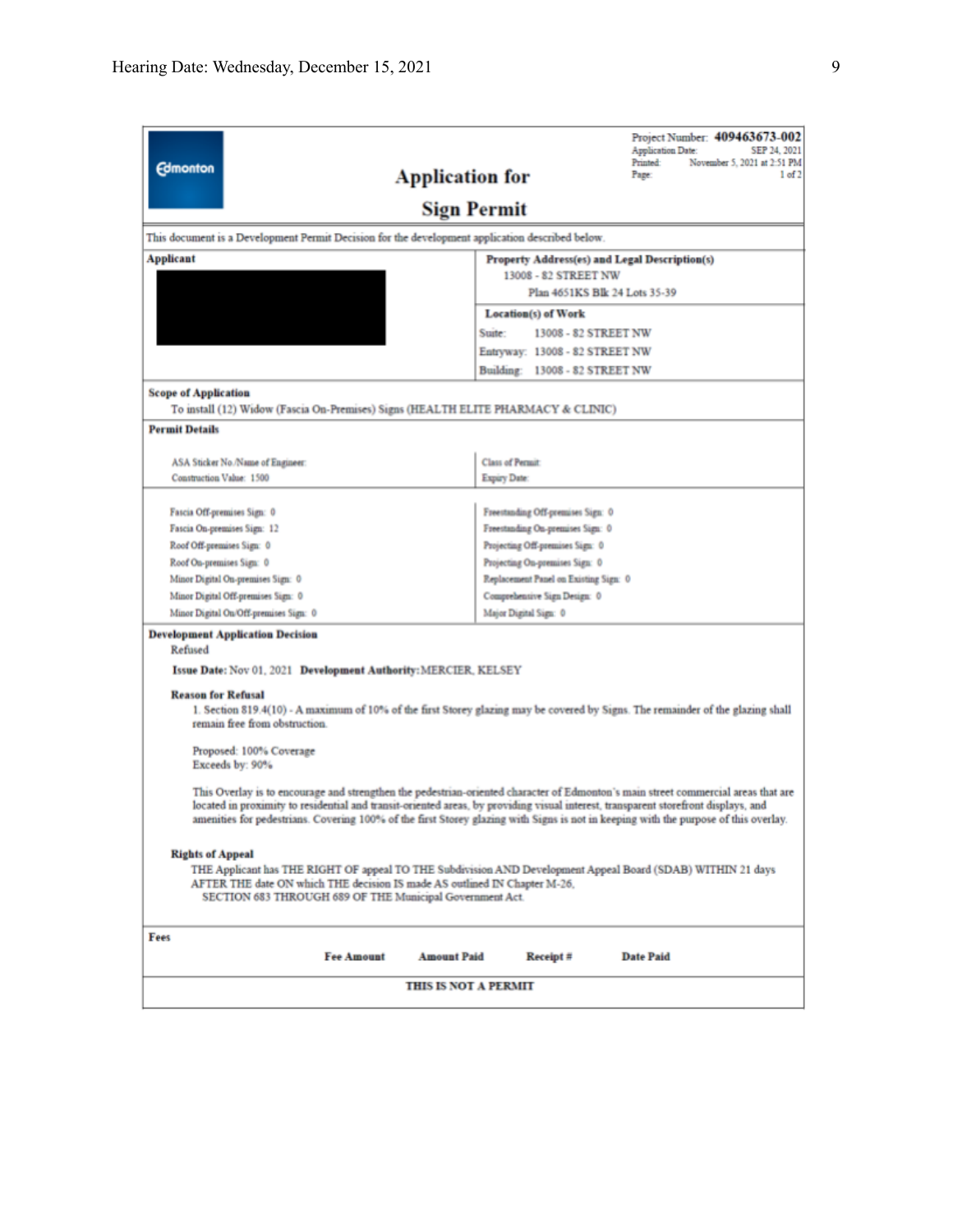

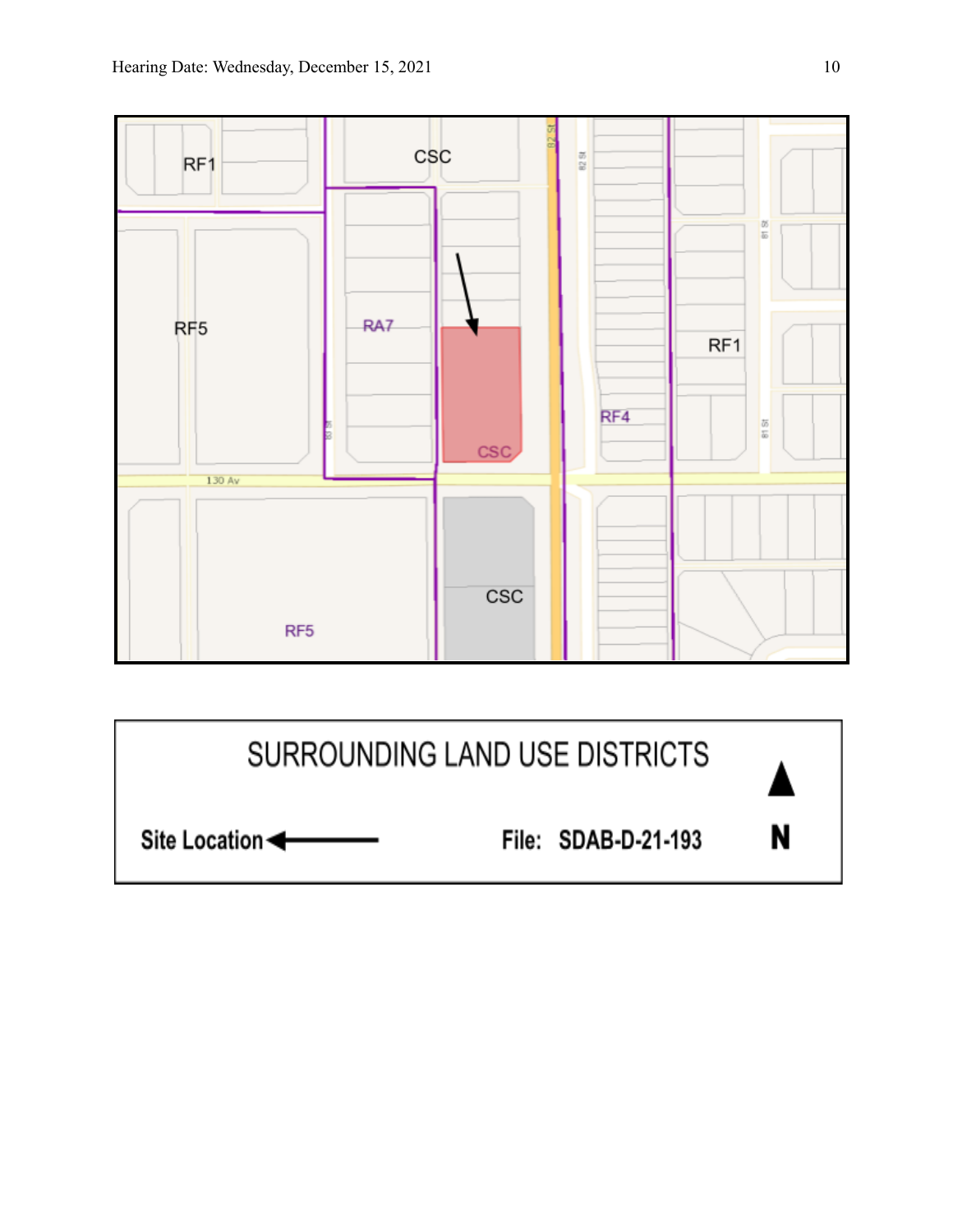# **TO BE RAISED**

| <b>APPELLANT:</b>                             |                                                                                                                                               |  |
|-----------------------------------------------|-----------------------------------------------------------------------------------------------------------------------------------------------|--|
| <b>APPLICATION NO.:</b>                       | 408324190-002                                                                                                                                 |  |
| <b>APPLICATION TO:</b>                        | Erect a privacy screen on a rear uncovered deck $@$ 2.57m<br>in Height, and a privacy screen by the walkout patio $\omega$<br>2.44m in Height |  |
| <b>DECISION OF THE</b>                        |                                                                                                                                               |  |
| DEVELOPMENT AUTHORITY:                        | Approved with conditions                                                                                                                      |  |
| <b>DECISION DATE:</b>                         | November 5, 2021                                                                                                                              |  |
| <b>DATE OF APPEAL:</b>                        | November 19, 2021                                                                                                                             |  |
| <b>RESPONDENT:</b>                            |                                                                                                                                               |  |
|                                               |                                                                                                                                               |  |
| MUNICIPAL DESCRIPTION<br>OF SUBJECT PROPERTY: | 1245 - Peregrine Terrace NW                                                                                                                   |  |
| <b>LEGAL DESCRIPTION:</b>                     | Plan 1525742 Blk 11 Lot 25                                                                                                                    |  |
| ZONE:                                         | (RSL) Residential Small Lot Zone                                                                                                              |  |
|                                               |                                                                                                                                               |  |
| <b>OVERLAY:</b>                               | N/A                                                                                                                                           |  |
| STATUTORY PLAN(S):                            | Big Lake Area Structure Plan<br>Hawks Ridge Neighbourhood Structure Plan                                                                      |  |

AN APPEAL FROM THE DECISION OF THE DEVELOPMENT OFFICER

# *Grounds for Appeal*

The Appellant provided the following reasons for appealing the decision of the Development Authority: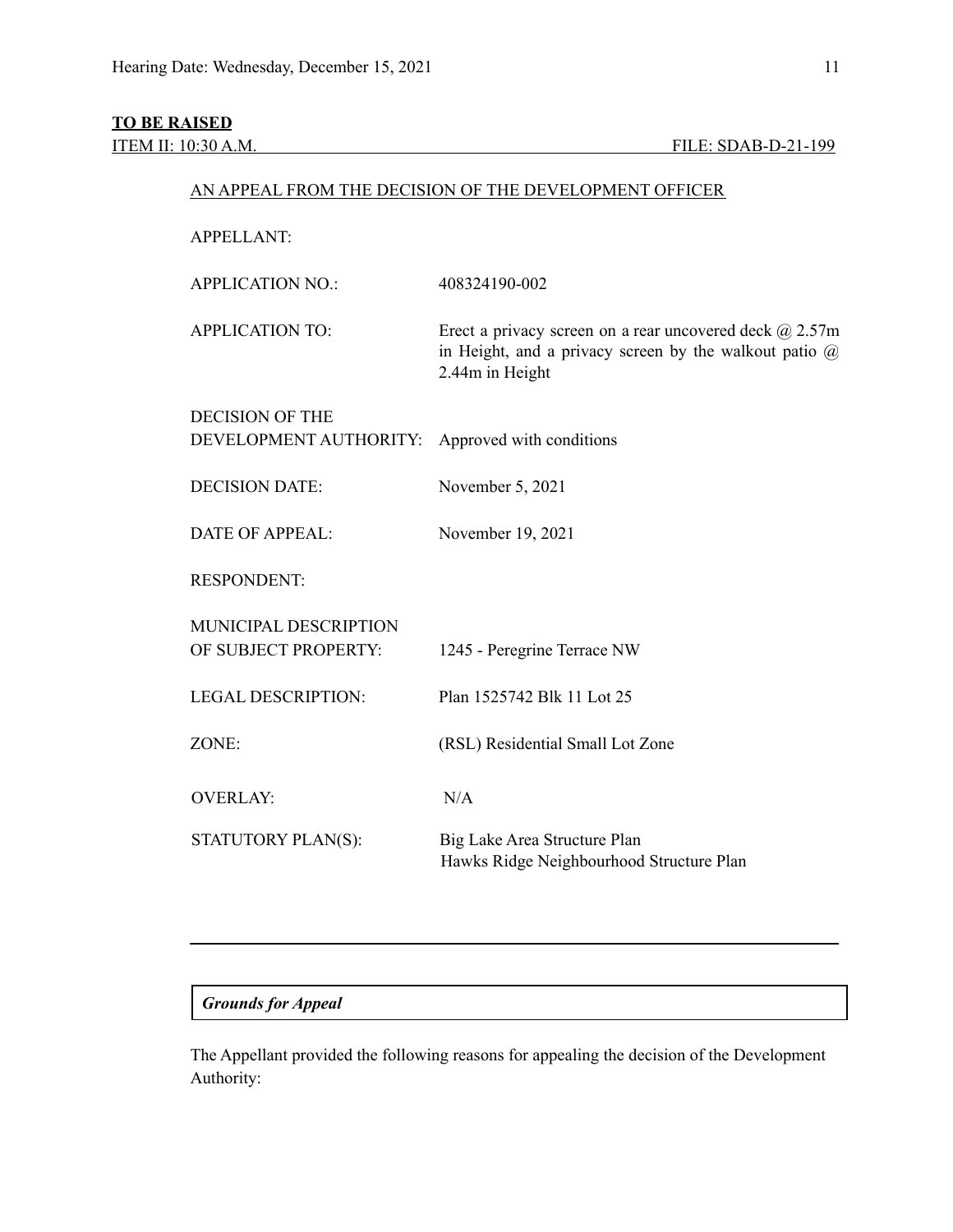Our neighbors are bulling around, and previously installed a safety screen on the top for 2 years which is higher than 1.82 meter pursuant to section 49.2 of Bylaw. They installed the fence just for the purpose to block our natural view, and force us to have a look at ugly fence from our dinning area. They have their own covered private area at the deck and under a oath and respect we don't have any interest in violating their privacy. We filed a development complaint file # 385850137-011 and by compliance officer initiative they partially removed the fence.

#### *General Matters*

**The Subdivision and Development Appeal Board made and passed the following motion on November 25, 2021:**

**"That SDAB-D-21-199 be postponed to December 15, 2021 at the written request of the Appellant and in agreement with the Respondent."**

#### **Appeal Information:**

The *Municipal Government Act*, RSA 2000, c M-26 states the following:

#### **Grounds for Appeal**

**685(1)** If a development authority

- (a) fails or refuses to issue a development permit to a person,
- (b) issues a development permit subject to conditions, or
- (c) issues an order under section 645,

the person applying for the permit or affected by the order under section 645 may appeal to the subdivision and development appeal board.

...

**(2)** In addition to an applicant under subsection (1), any person affected by an order, decision or development permit made or issued by a development authority may appeal the decision in accordance with subsection  $(2.1)$ .

### **Appeals**

**686(1)** A development appeal to a subdivision and development appeal board is commenced by filing a notice of the appeal, containing reasons, with the board,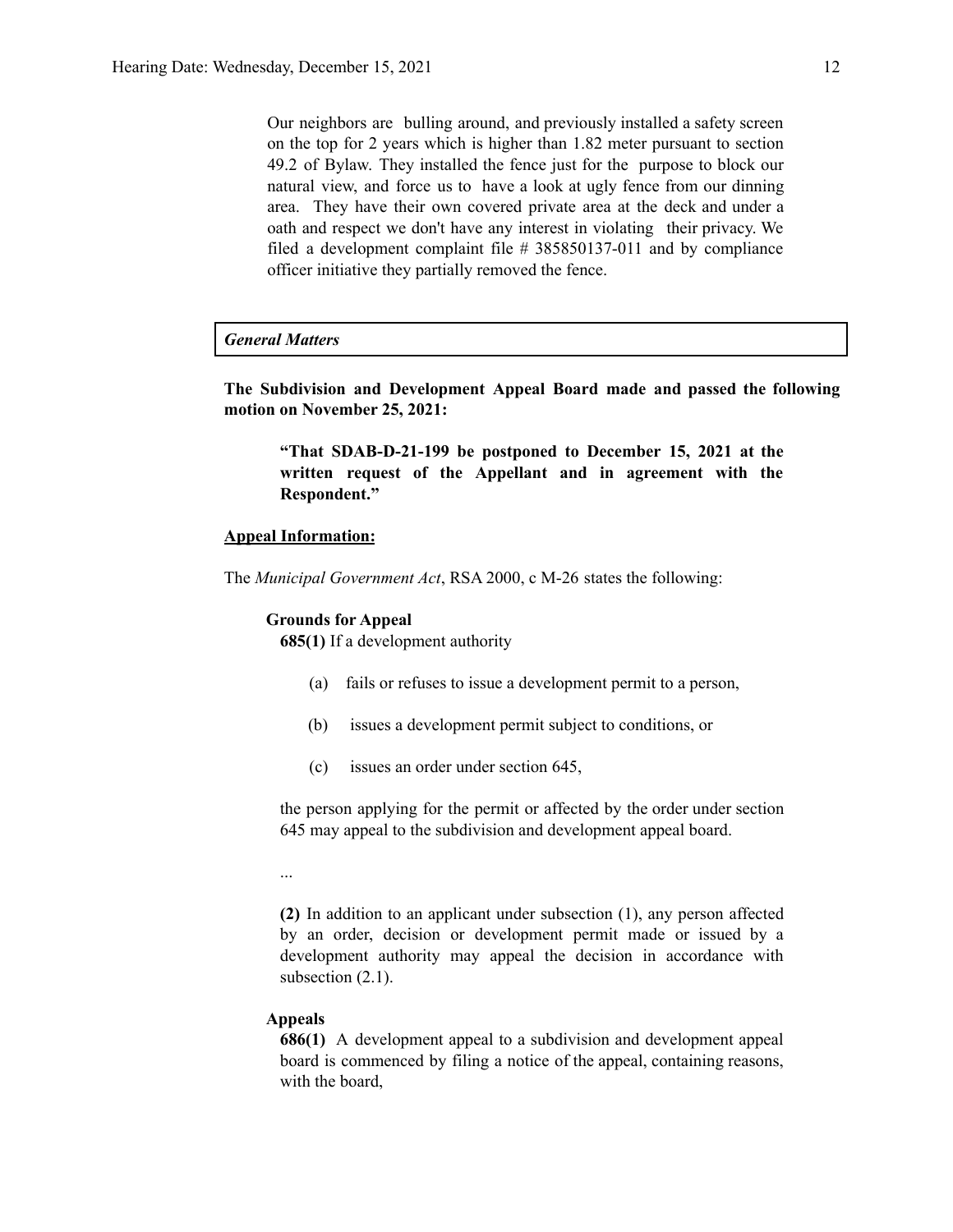- (a) in the case of an appeal made by a person referred to in section 685(1)
	- (i) with respect to an application for a development permit,
		- (A) within 21 days after the date on which the written decision is given under section 642, or
		- (B) if no decision is made with respect to the application within the 40-day period, or within any extension of that period under section 684, within 21 days after the date the period or extension expires,

or

- (ii) with respect to an order under section 645, within 21 days after the date on which the order is made, or
- (b) in the case of an appeal made by a person referred to in section 685(2), within 21 days after the date on which the notice of the issuance of the permit was given in accordance with the land use bylaw.

#### **Hearing and Decision**

**687(3)** In determining an appeal, the board hearing the appeal referred to in subsection (1)

…

- (a.1) must comply with the land use policies;
- (a.2) subject to section 638, must comply with any applicable statutory plans;
- (a.3) subject to clause (a.4) and (d), must comply with any land use bylaw in effect;
- (a.4) must comply with the applicable requirements of the regulations under the *Gaming, Liquor and Cannabis Act* respecting the location of premises described in a cannabis licence and distances between those premises and other premises;
	- …
	- (c) may confirm, revoke or vary the order, decision or development permit or any condition attached to any of them or make or substitute an order, decision or permit of its own;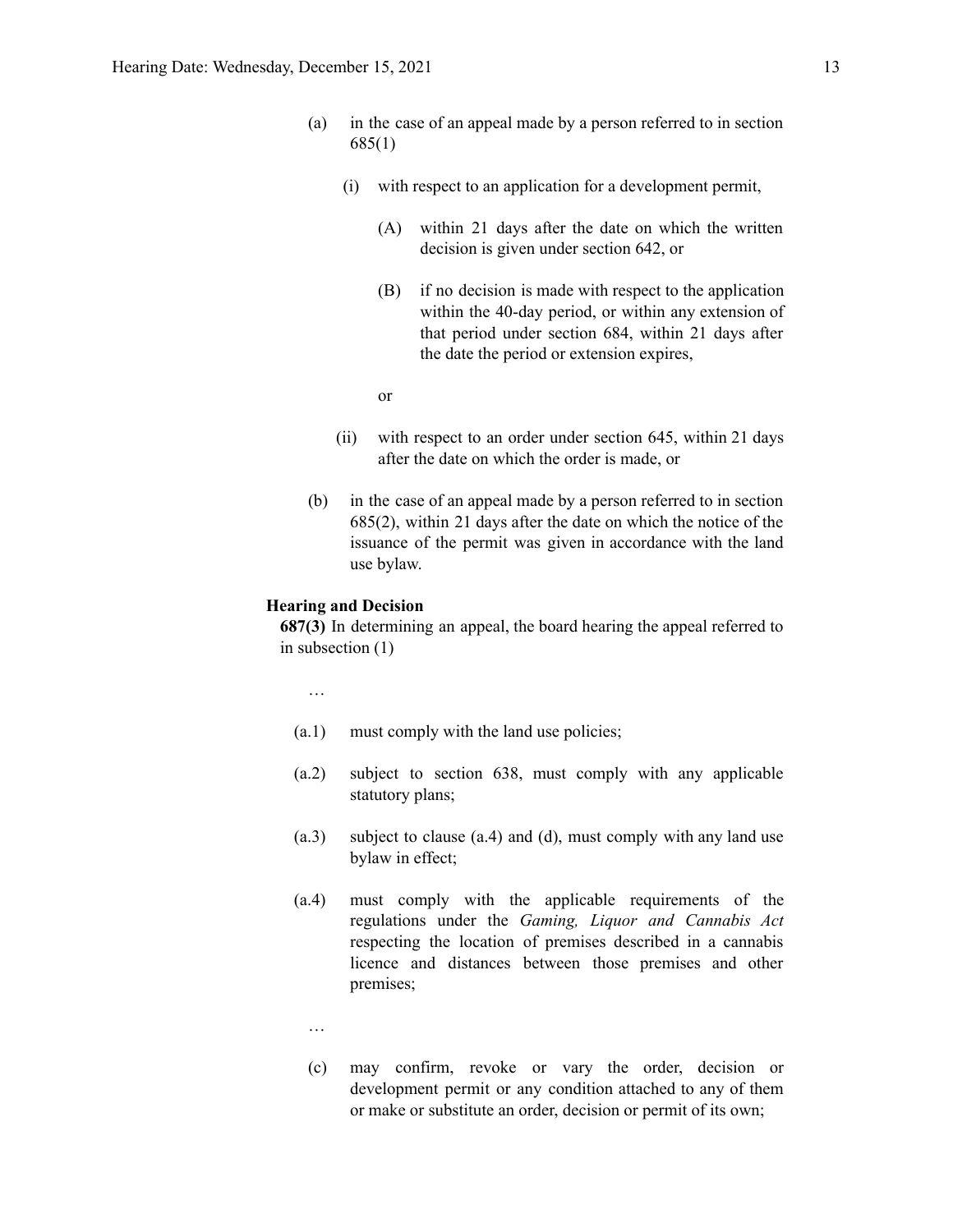- (d) may make an order or decision or issue or confirm the issue of a development permit even though the proposed development does not comply with the land use bylaw if, in its opinion,
	- (i) the proposed development would not
		- (A) unduly interfere with the amenities of the neighbourhood, or
		- (B) materially interfere with or affect the use, enjoyment or value of neighbouring parcels of land,

and

(ii) the proposed development conforms with the use prescribed for that land or building in the land use bylaw.

#### **General Provisions from the** *Edmonton Zoning Bylaw:*

Under section 115.2(5), **Single Detached Housing** is a **Permitted Use** in the **(RSL) Residential Small Lot Zone.**

Under section 7.2(8), **Single Detached Housing** means:

development consisting of a building containing one principal Dwelling which is separate from any other principal Dwelling or building. This Use includes Mobile Homes which conform to [Section](https://webdocs.edmonton.ca/zoningbylaw/ZoningBylaw/Part1/Special_Land/78__Mobile_Homes.htm) 78 of this Bylaw.

Section 115.1 states that the **General Purpose** of the **(RSL) Residential Small Lot Zone** is:

to provide for smaller lot Single Detached Housing with attached Garages in a suburban setting that provides the opportunity for the more efficient utilization of undeveloped suburban areas and includes the opportunity for Secondary Suites and Garden Suites.

Under section 6.1, **Accessory** means "when used to describe a Use or building, a Use or building naturally or normally incidental, subordinate, and devoted to the principal Use or building, and located on the same lot or Site."

Under Section 6.1, **Privacy Screening** means "a feature that obscures direct and otherwise unimpeded sightlines. Common examples include: vegetative screening, such as shrubs and trees, lattice, masonry or wooden walls, parapet walls, translucent glass or any combination of these or like features. Privacy Screening does not include a balustrade railing or similar railing system."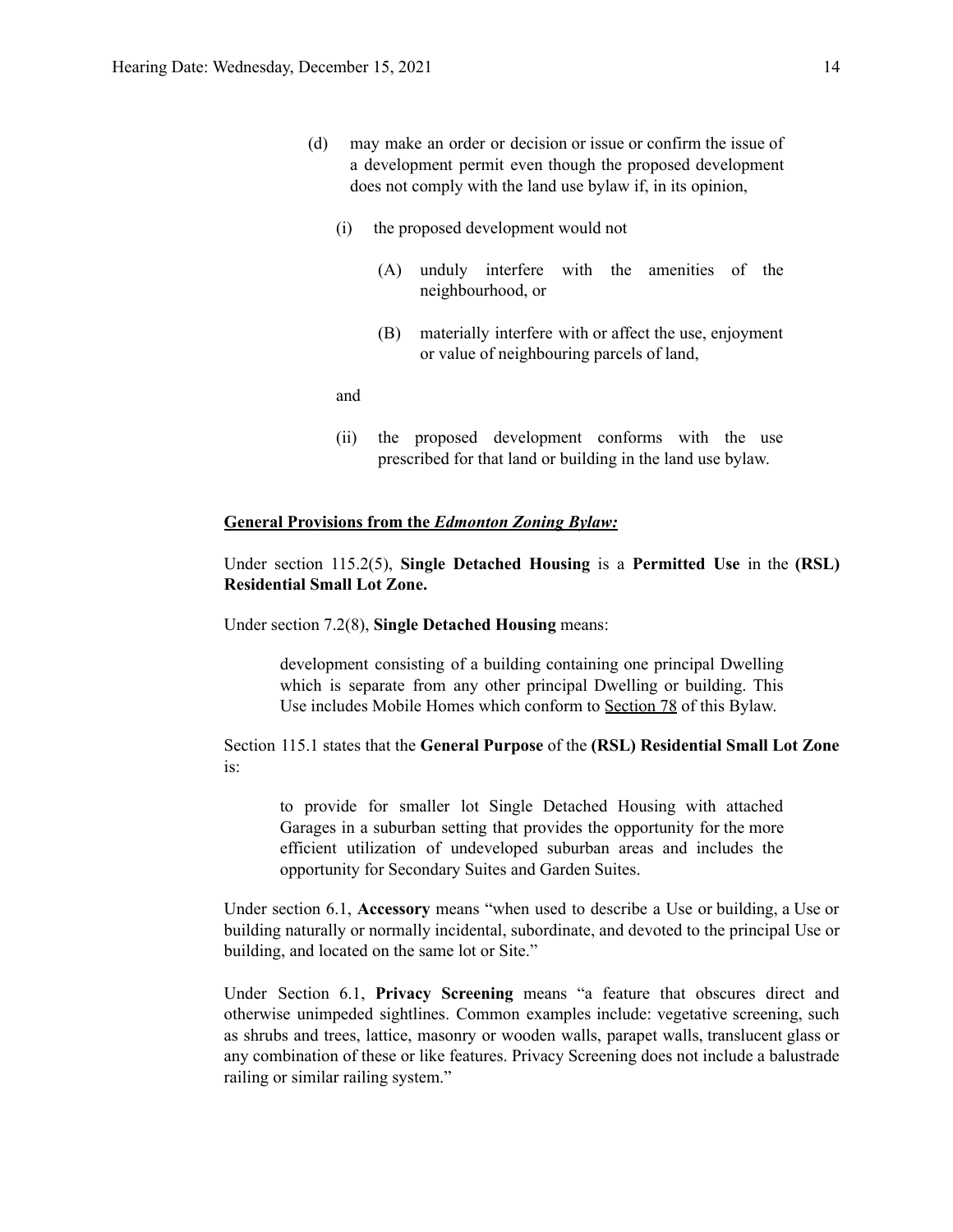#### *Privacy Screening*

Under section 6.1, **Height** means "a vertical distance between two points."

Under section 6.1, **Side Yard** means:

that portion of a Site abutting a Side Lot Line extending from the Front Yard to the Rear Yard. The Side Yard is situated between the Side Lot Line and the nearest wall of principal building, not including projections.



Section 49.2 states:

- **a. The regulations contained within Section 49.2 of this Bylaw apply to:**
	- **i. the Height of the material used in the construction of Privacy Screening such as but not limited to lattice, wooden or masonry walls, parapet walls or translucent glass.**
- **b. Notwithstanding subsection 49(2)(a), the regulations for Privacy Screening contained within this Section do not apply to the Height of the posts or other supporting material used to anchor the Privacy Screening.**
- c. Privacy Screening, excluding vegetative screening, constructed on a Platform Structure located within a Front Yard, required Side Setback or within 2.5 m of a Rear Lot Line shall not exceed 1.2 m in Height, and 1.85 m in Height in all other Yards, when measured from the surface of a Platform Structure.
- d. Privacy Screening, excluding vegetative screening, constructed on a Rooftop Terrace shall be a minimum Height of 1.5 m and shall not exceed 1.7 m in Height, when measured from the surface of a Rooftop Terrace.
- e. Privacy Screening, excluding vegetative screening, constructed on a Rooftop Terrace shall conform with the Stepback regulations of Section 61 of this Bylaw.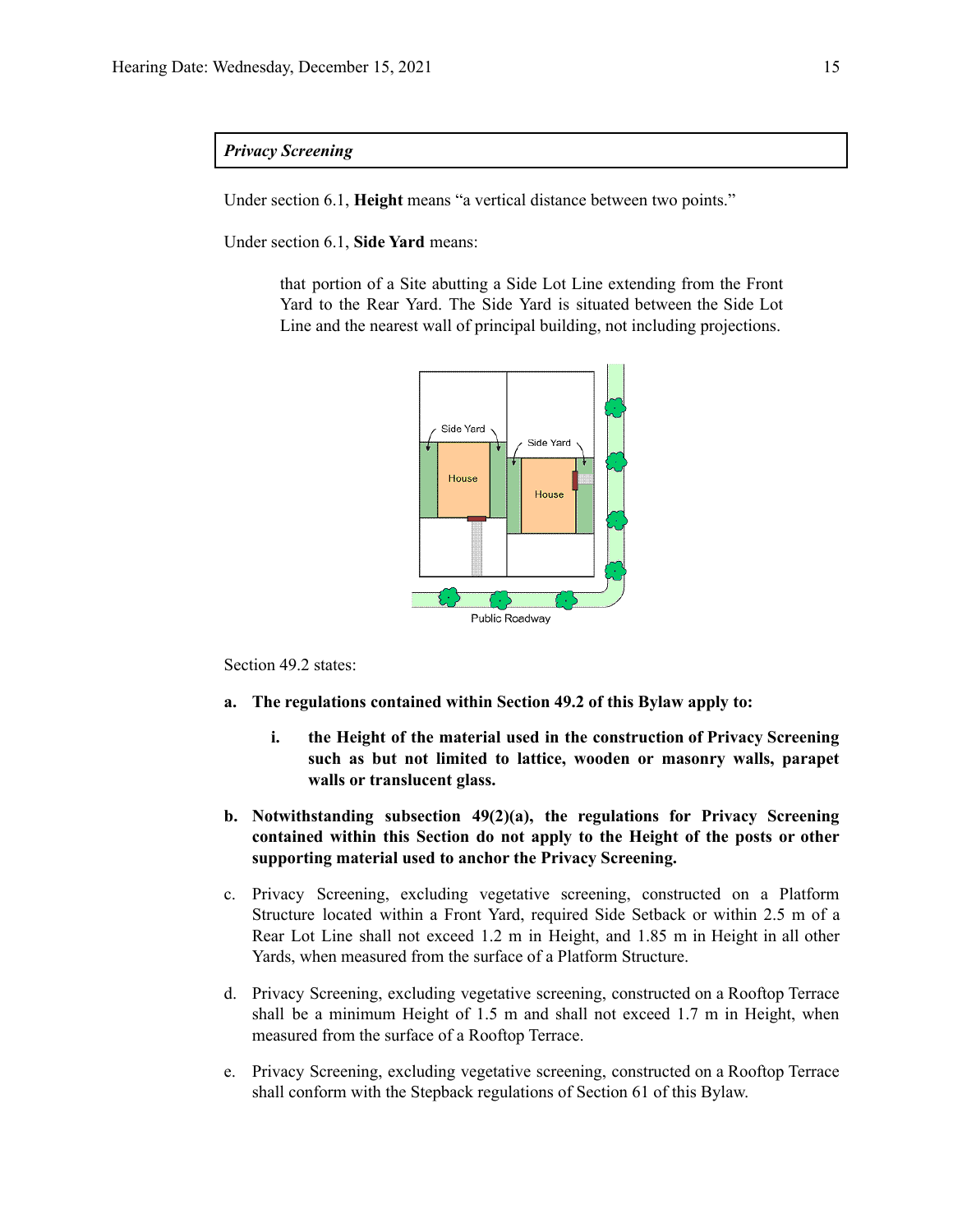- **f. The Height of Privacy Screening constructed at ground level shall be measured from the average ground level 0.5 m back from the Privacy Screening.**
- **g. On an Interior Site, the Height of Privacy Screening, excluding vegetative screening, constructed at ground level, shall not exceed:**
	- i. 1.2 m for the portion of the Privacy Screening constructed in the Front Yard, and
	- **ii. 1.85 m in all other Yards.**
- h. On a Corner Site, the Height of Privacy Screening, excluding vegetative screening, constructed at ground level, shall not exceed:
	- i. 1.2 m for the portion of the Privacy Screening constructed in the Front Yard,
	- ii. 1.2 m for the portion of Privacy Screening situated between the flanking Side Lot Line and the foremost side Façade of the principal structure, and extending from the Rear Lot Line to the Front Lot Line, and
	- iii. 1.85 m in all other Yards.
- i. In the case where the permitted Height of Privacy Screening is 1.2 m, the Development Officer may vary the Height of Privacy Screening to a maximum of 1.85 m, in order to prevent visual intrusion and provide additional screening from adjacent properties.
- **j. In the case where the permitted Height of Privacy Screening is 1.85 m, the Development Officer may vary the Height of Privacy Screening to a maximum of 3.05 m, in order to prevent visual intrusion and provide additional screening from adjacent properties.**
- k. Notwithstanding subsection  $49.2(i)$  and subsection  $49.2(i)$  of this Bylaw, in the case of Double Fronting Sites, the Development Officer may grant a variance to allow Privacy Screening, excluding vegetative screening, of up to 1.85 m in Height in one of the Front Yards, and allow Privacy Screening, excluding vegetative screening, of up to 3.05 m in Height in the other Front Yard, having regard to the location of Fences, walls, gates and Privacy Screening in the surrounding area and the requirement for screening.

### **Development Officer's Determination**

**Privacy Screen Height - The privacy screen along the Left Elevation on the main floor deck is 2.57m high, instead of 1.85m (Section 49.2)**

**Privacy Screen Height - The privacy screen along the Left property line by the walkout patio is 2.44m high, instead of 1.85m (Section 49.2)**

[unedited]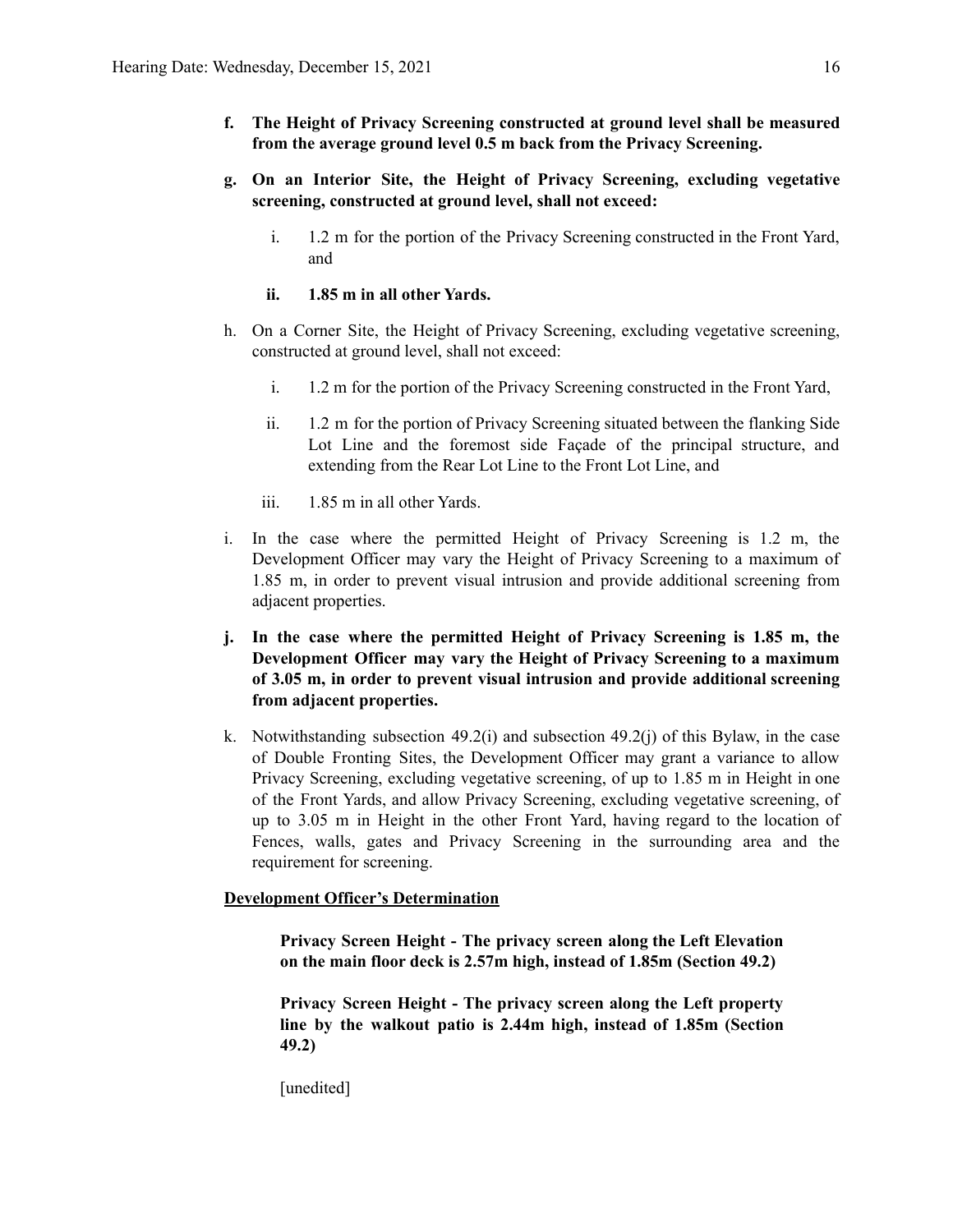# Notice to Applicant/Appellant

 $\mathcal{L}_\mathcal{L} = \{ \mathcal{L}_\mathcal{L} = \{ \mathcal{L}_\mathcal{L} = \{ \mathcal{L}_\mathcal{L} = \{ \mathcal{L}_\mathcal{L} = \{ \mathcal{L}_\mathcal{L} = \{ \mathcal{L}_\mathcal{L} = \{ \mathcal{L}_\mathcal{L} = \{ \mathcal{L}_\mathcal{L} = \{ \mathcal{L}_\mathcal{L} = \{ \mathcal{L}_\mathcal{L} = \{ \mathcal{L}_\mathcal{L} = \{ \mathcal{L}_\mathcal{L} = \{ \mathcal{L}_\mathcal{L} = \{ \mathcal{L}_\mathcal{$ 

Provincial legislation requires that the Subdivision and Development Appeal Board issue its official decision in writing within fifteen days of the conclusion of the hearing.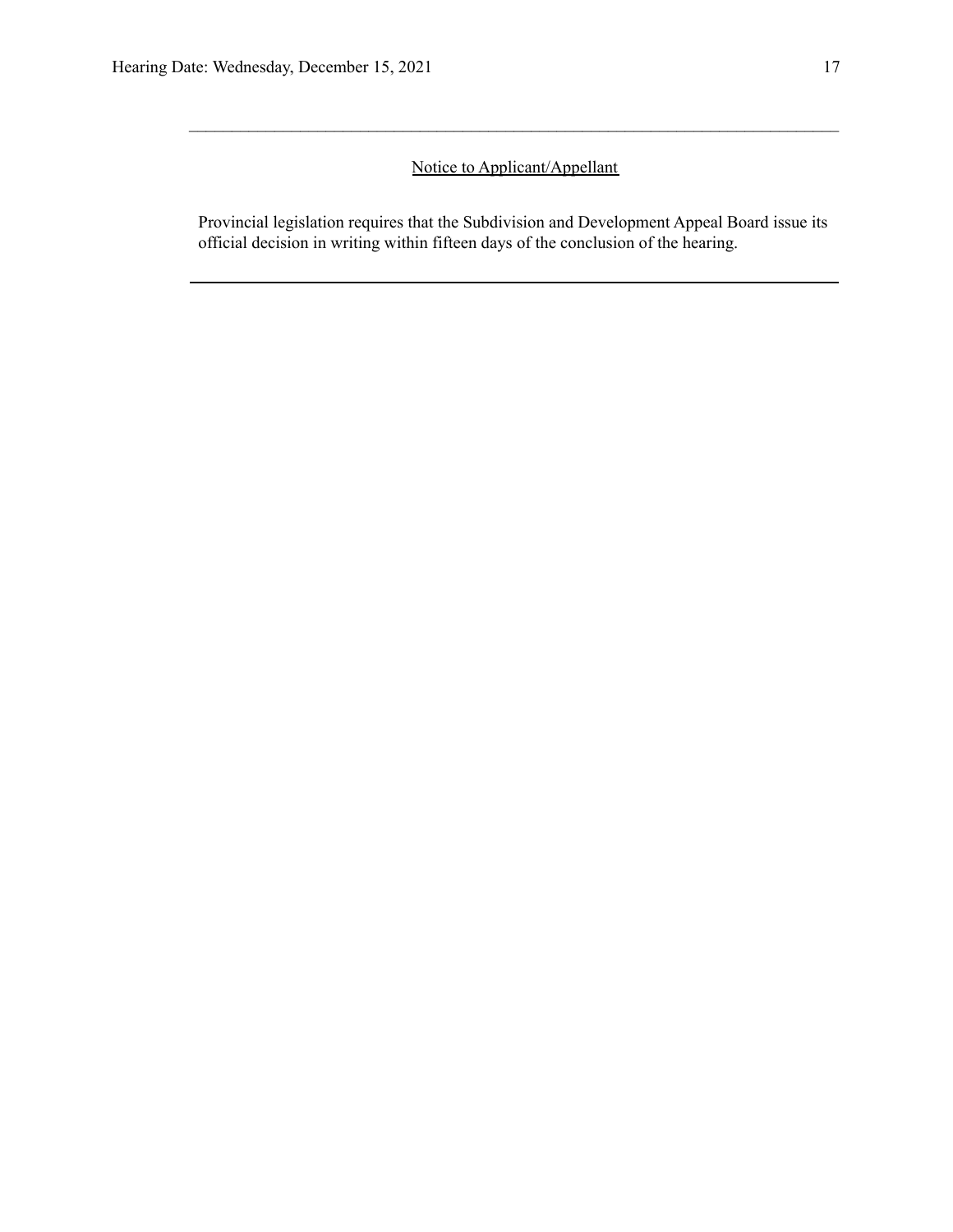| <b>Edmonton</b>                                                                                                                                                                                                                                                                                                                                                                                                               | Project Number: 408324190-002<br>Application Date:<br>SEP 14, 2021<br>Printed:<br>November 5, 2021 at 10:19 AM<br>Page:<br>1 of 2  |  |  |  |  |  |
|-------------------------------------------------------------------------------------------------------------------------------------------------------------------------------------------------------------------------------------------------------------------------------------------------------------------------------------------------------------------------------------------------------------------------------|------------------------------------------------------------------------------------------------------------------------------------|--|--|--|--|--|
|                                                                                                                                                                                                                                                                                                                                                                                                                               | <b>Overheight Fence Permit</b>                                                                                                     |  |  |  |  |  |
| This document is a record of a Development Permit application, and a record of the decision for the undertaking described below, subject to<br>the limitations and conditions of this permit, of the Edmonton Zoning Bylaw 12800 as amended.                                                                                                                                                                                  |                                                                                                                                    |  |  |  |  |  |
| Applicant<br>Property Address(es) and Legal Description(s)                                                                                                                                                                                                                                                                                                                                                                    |                                                                                                                                    |  |  |  |  |  |
|                                                                                                                                                                                                                                                                                                                                                                                                                               | 1245 - PEREGRINE TERRACE NW<br>Plan 1525742 Blk 11 Lot 25                                                                          |  |  |  |  |  |
|                                                                                                                                                                                                                                                                                                                                                                                                                               |                                                                                                                                    |  |  |  |  |  |
|                                                                                                                                                                                                                                                                                                                                                                                                                               |                                                                                                                                    |  |  |  |  |  |
|                                                                                                                                                                                                                                                                                                                                                                                                                               |                                                                                                                                    |  |  |  |  |  |
| <b>Scope of Permit</b>                                                                                                                                                                                                                                                                                                                                                                                                        |                                                                                                                                    |  |  |  |  |  |
|                                                                                                                                                                                                                                                                                                                                                                                                                               | To erect a privacy screen on a rear uncovered deck @ 2.57m in Height, and a privacy screen by the walkout patio @ 2.44m in Height. |  |  |  |  |  |
| <b>Permit Details</b>                                                                                                                                                                                                                                                                                                                                                                                                         |                                                                                                                                    |  |  |  |  |  |
| Class Of Permit: Class B                                                                                                                                                                                                                                                                                                                                                                                                      | Site Azea (sq. m.): 733.2                                                                                                          |  |  |  |  |  |
| Stat. Plan Overlay/Annex Area: (none)                                                                                                                                                                                                                                                                                                                                                                                         |                                                                                                                                    |  |  |  |  |  |
| <b>Development Permit Decision</b>                                                                                                                                                                                                                                                                                                                                                                                            |                                                                                                                                    |  |  |  |  |  |
| Approved<br>Issue Date: Nov 05, 2021 Development Authority: SAHL, RAMANJYOT                                                                                                                                                                                                                                                                                                                                                   |                                                                                                                                    |  |  |  |  |  |
| <b>Subject to the Following Conditions</b><br>This Development Permit is NOT valid until the Notification Period expires in accordance to Section 21 (Section 17.1).                                                                                                                                                                                                                                                          |                                                                                                                                    |  |  |  |  |  |
| This Development Permit authorizes the development of a privacy screen on a rear uncovered deck @ 2.57m in Height, and a<br>privacy screen by the walkout patio $@2.44m$ in Height.                                                                                                                                                                                                                                           |                                                                                                                                    |  |  |  |  |  |
|                                                                                                                                                                                                                                                                                                                                                                                                                               | The development shall be constructed in accordance with the stamped and approved drawings.                                         |  |  |  |  |  |
|                                                                                                                                                                                                                                                                                                                                                                                                                               | The privacy screen shall be installed entirely on the subject property.                                                            |  |  |  |  |  |
|                                                                                                                                                                                                                                                                                                                                                                                                                               | The privacy screen shall not impede any sightlines for vehicular or pedestrian traffic.                                            |  |  |  |  |  |
| standard of surrounding development (Section 57.3.1).                                                                                                                                                                                                                                                                                                                                                                         | As far as reasonably practicable, the design and use of exterior finishing materials used shall be similar to, or better than, the |  |  |  |  |  |
|                                                                                                                                                                                                                                                                                                                                                                                                                               | Immediately upon completion of the development of the privacy screen, the site shall be cleared of all debris.                     |  |  |  |  |  |
| <b>ADVISEMENTS:</b>                                                                                                                                                                                                                                                                                                                                                                                                           |                                                                                                                                    |  |  |  |  |  |
| An approved Development Permit means that the proposed development has been reviewed against the provisions of this bylaw. It<br>does not remove obligations to conform with other legislation, bylaws or land title instruments including, but not limited to, the<br>Municipal Government Act, the Safety Codes Act or any caveats, restrictive covenants or easements that might be attached to the<br>Site (Section 5.2). |                                                                                                                                    |  |  |  |  |  |
|                                                                                                                                                                                                                                                                                                                                                                                                                               | Unless otherwise stated, all above references to section numbers refer to the authority under the Edmonton Zoning Bylaw 12800.     |  |  |  |  |  |
|                                                                                                                                                                                                                                                                                                                                                                                                                               |                                                                                                                                    |  |  |  |  |  |
|                                                                                                                                                                                                                                                                                                                                                                                                                               |                                                                                                                                    |  |  |  |  |  |
|                                                                                                                                                                                                                                                                                                                                                                                                                               |                                                                                                                                    |  |  |  |  |  |
|                                                                                                                                                                                                                                                                                                                                                                                                                               |                                                                                                                                    |  |  |  |  |  |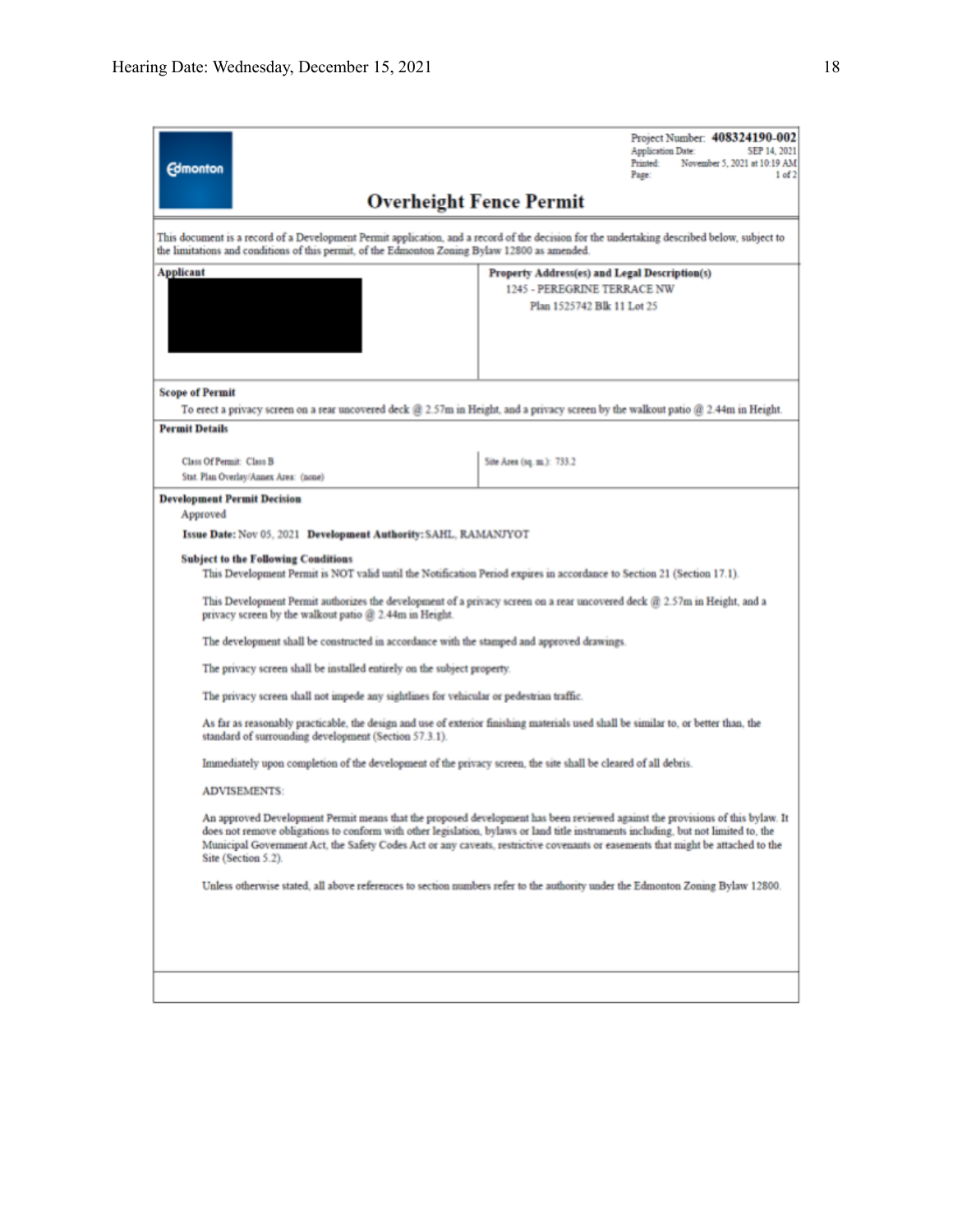| <b>Edmonton</b>                                                      |                                                                |                                |                 | Project Number: 408324190-002<br><b>Application Date:</b><br>SEP 14, 2021<br>Printed:<br>November 5, 2021 at 10:19 AM<br>Page:<br>$2$ of:                                                                                                                  |
|----------------------------------------------------------------------|----------------------------------------------------------------|--------------------------------|-----------------|------------------------------------------------------------------------------------------------------------------------------------------------------------------------------------------------------------------------------------------------------------|
|                                                                      |                                                                | <b>Overheight Fence Permit</b> |                 |                                                                                                                                                                                                                                                            |
| <b>Variances</b><br>(Section 49.2)<br>(Section 49.2)                 |                                                                |                                |                 | Privacy Screen Height - The privacy screen along the Left Elevation on the main floor deck is 2.57m high, instead of 1.85m<br>Privacy Screen Height - The privacy screen along the Left property line by the walkout patio is 2.44m high, instead of 1.85m |
| <b>Rights of Appeal</b>                                              | M-26, Section 683 through 689 of the Municipal Government Act. |                                |                 | This approval is subject to the right of appeal to the Subdivision and Development Appeal Board (SDAB) as outlined in Chapter                                                                                                                              |
|                                                                      | Notice Period Begins: Nov 16, 2021                             | <b>Ends: Dec 07, 2021</b>      |                 |                                                                                                                                                                                                                                                            |
| <b>Building Permit Decision</b><br>No decision has yet been made.    |                                                                |                                |                 |                                                                                                                                                                                                                                                            |
| Fees                                                                 |                                                                |                                |                 |                                                                                                                                                                                                                                                            |
|                                                                      | <b>Fee Amount</b>                                              | <b>Amount Paid</b>             | Receipt#        | <b>Date Paid</b>                                                                                                                                                                                                                                           |
| <b>Existing Without Permit Dev</b><br><b>Application Penalty Fee</b> | \$182.00                                                       | \$182.00                       | 07292501        | Sep 22, 2021                                                                                                                                                                                                                                               |
| Development Application Fee<br>Total GST Amount:                     | \$182.00<br>\$0.00                                             | \$182.00                       | 15004506799J001 | Sep 14, 2021                                                                                                                                                                                                                                               |
| <b>Totals for Permit:</b>                                            | \$364.00                                                       | \$364.00                       |                 |                                                                                                                                                                                                                                                            |
|                                                                      |                                                                |                                |                 |                                                                                                                                                                                                                                                            |